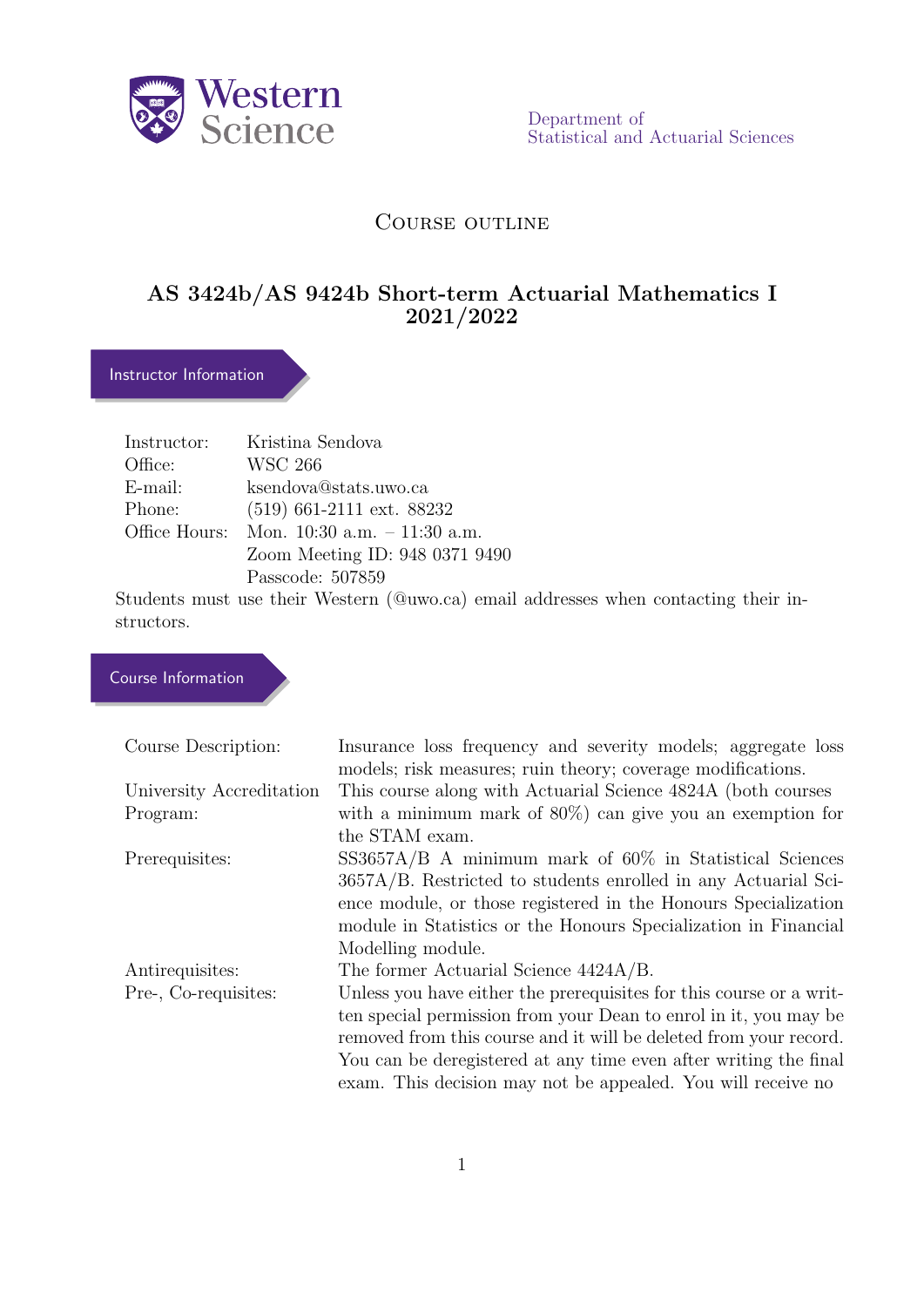Pre-, Co-requisites: adjustment to your fees in the event that you are dropped from a course for failing to have the necessary prerequisites Lecture Hours: Mon., Wed., Fri. 9:30 a.m. – 10:30 a.m., WSC 240;

University Accreditation Program

This course is accredited under the Canadian Institute of Actuaries (CIA) University Accreditation Program (UAP) for the 2021-22 academic year. Achievement of the established exemption grade in this course may qualify a student from exemptions from writing certain preliminary exams.

Please see the following link for full details:

http://www.cia-ica.ca/membership/university-accreditation-program—home

In addition to the university's internal policies on conduct, including academic misconduct, candidates pursuing credits for writing professional examinations shall also be subject to the Code of Conduct and Ethics for Candidates in the CIA Education System and the associated Policy on Conduct and Ethics for Candidates in the CIA Education System.

### Book information

Textbook: Loss Models: From Data to Decisions, 5th edition by Klugmann, S.A., Panjer, H.H., and Willmot, G.E., John Wiley and Sons, Inc.

#### Course objectives

This course is intended to familiarize the student with a variety of techniques for the analysis of aggregate losses. Following the introductory Chapters 1 and 2 of the textbook, coverage will focus primarily on Chapters 3 through 9. More precisely, the following topics are covered:

- A. Severity models
	- 1. Calculate the basic distributional quantiles:
		- a) moments
		- b) percentiles
		- c) generating functions
	- 2. Describe how changes in parameters affect the distribution.
	- 3. Recognize classes of distributions and their relationships.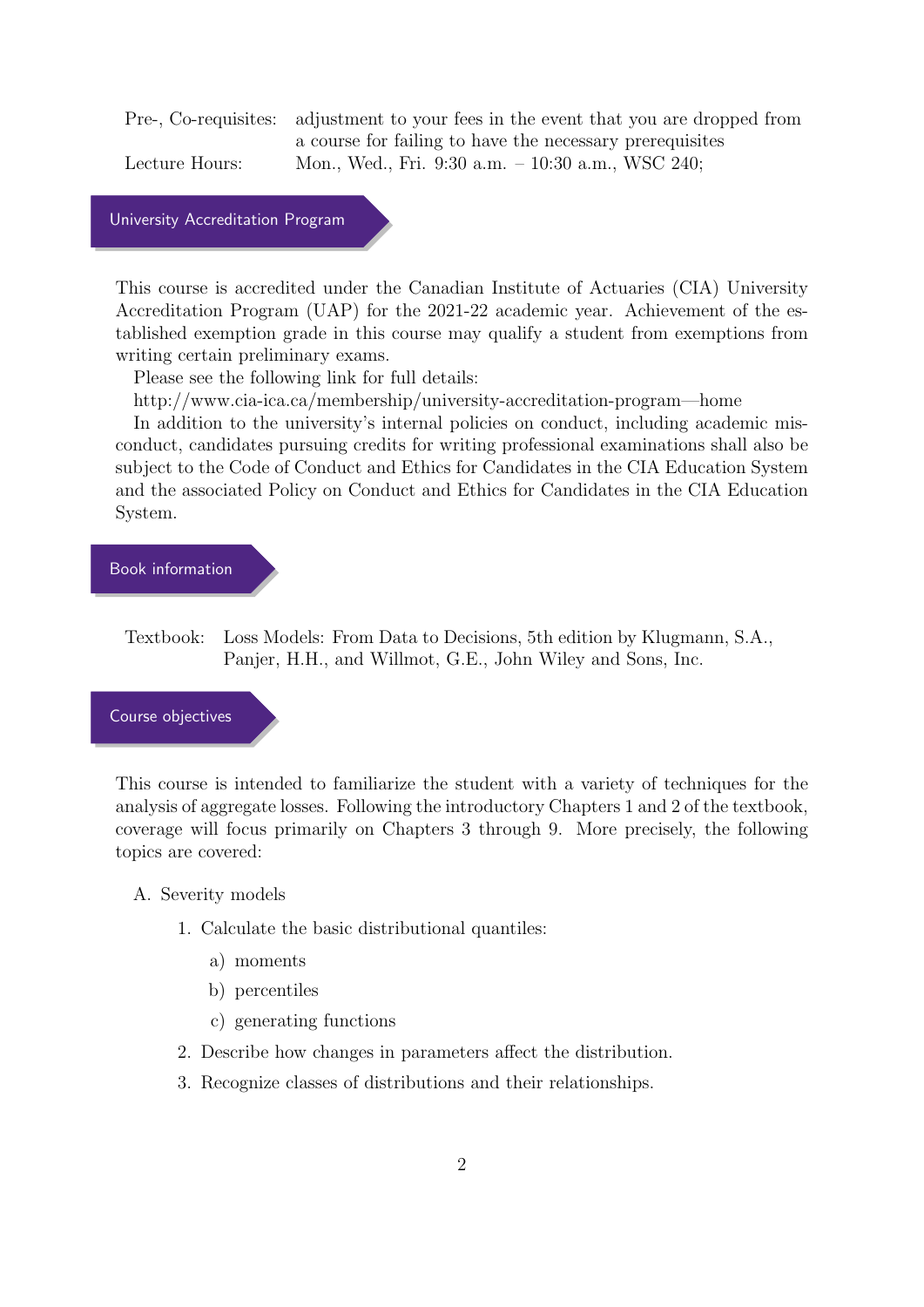- 4. Apply the following techniques for creating new families of distributions:
	- a) multiplication by a constant
	- b) raising to a power
	- c) exponentiation
	- d) mixing
- 5. Identify the applications in which each distribution is used and reasons why.
- 6. Apply the distribution, given the parameters.
- 7. Calculate various measures of tail weight and interpret the results to compare the tail weights.
- B. Frequency models

For the Poisson, mixed Poisson, binomial, negative binomial, geometric distribution and mixtures thereof:

- 1. Describe how changes in parameters affect the distribution.
- 2. Calculate moments.
- 3. Identify the applications for which each distribution is used and reasons why.
- 4. Apply the distribution, given the parameters.
- 5. Apply the zero-truncated and zero-modified distribution, given the parameters.
- 6. Recognize classes of distributions and their relationships.
- C. Aggregate models
	- 1. Define collective and individual risk models and calculate their expectation and variance.
	- 2. Use the normal distribution to approximate the aggregate distribution.
	- 3. Use the recursive formula to calculate the values of the collective risk models with discrete distributions of severities.
	- 4. Calculate the expected aggregate payments in the presence of an aggregate deductible.
	- 5. Evaluate the effect of the coverage modifications on the expected aggregate payments.
	- 6. Perform the exact calculation of aggregate loss distribution in case of the normal distribution of severities, exponential and gamma (Erlang) distribution of severities and a compound model with negative binomial frequency and exponential distribution of severities
- D. For severity, frequency and aggregate models: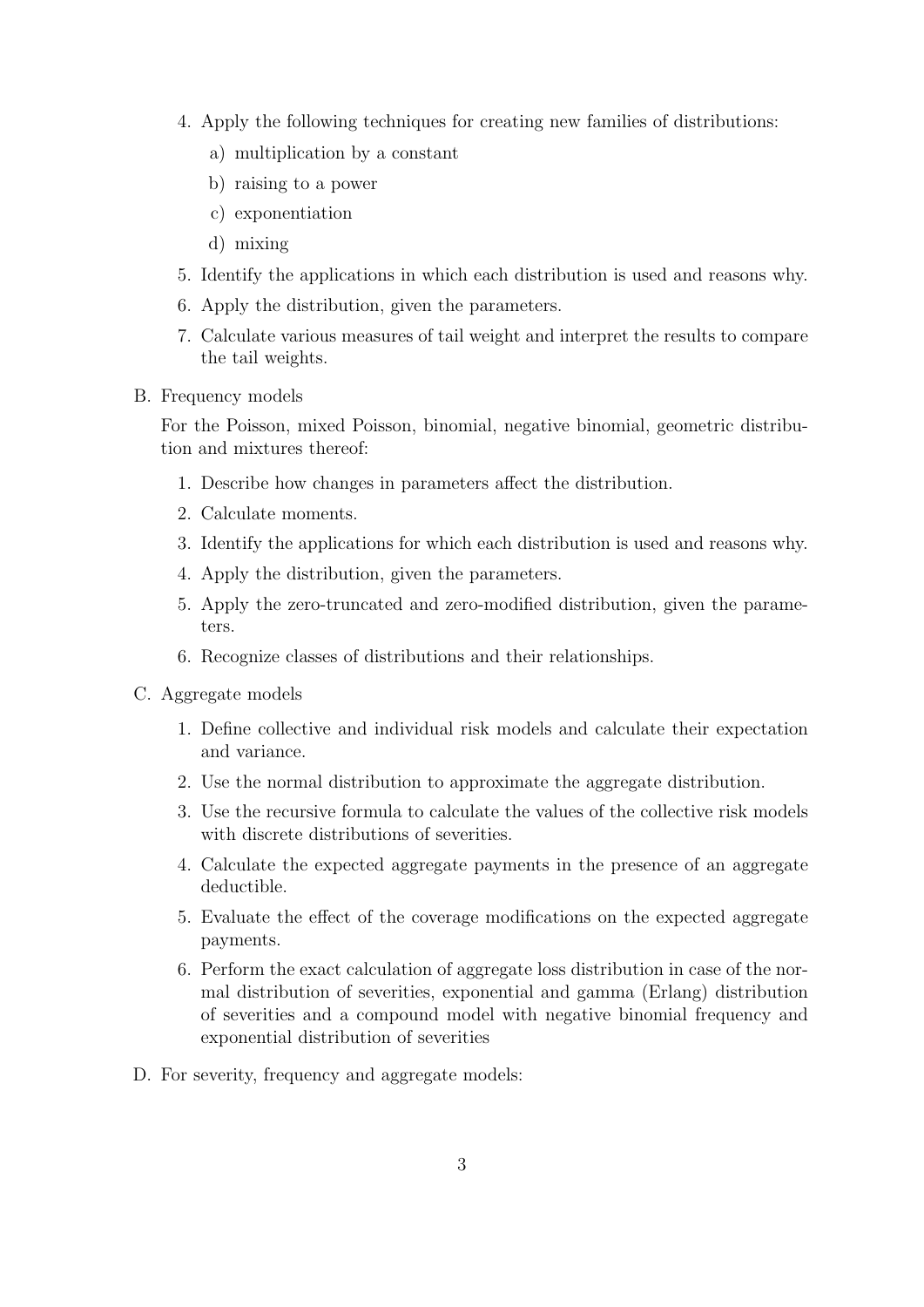- 1. Evaluate the impacts of coverage modifications:
	- a) deductibles
	- b) limits
	- c) coinsurance
- 2. Calculate loss-elimination ratios.
- 3. Evaluate effects of inflation on loss.
- E. Risk measures
	- 1. Calculate VaR and TVaR and explain their use and limitations.
	- 2. Explain the desirable properties of a risk measure and determine whether a given risk measure has these properties.
- F. Continuous-time stochastic processes
	- 1. The homogeneous Poisson Process
	- 2. The non-homogeneous Poisson process
	- 3. The compound Poisson process

## Course Delivery Mode

In the event of a COVID-19 resurgence during the course that necessitates the course delivery moving away from face-to-face interaction, all remaining course content will be delivered entirely online, either synchronously (i.e., at the times indicated in the timetable) or asynchronously (e.g., posted on OWL for students to view at their convenience). The grading scheme will not change. Any remaining assessments will also be conducted online as determined by the course instructor. In particular, tests and the final examination will be conducted using a remote proctoring service. By taking this course, you are consenting to the use of this software and acknowledge that you will be required to provide personal information (including some biometric data) and the session will berecorded. Completion of this course will require you to have a reliable internet connection, a laptop or a computer that meets the technical requirements for this service, and a working microphone and webcam. More information about this remote proctoring service, including technical requirements, is available on Western's Remote Proctoring website at: https://remoteproctoring.uwo.ca.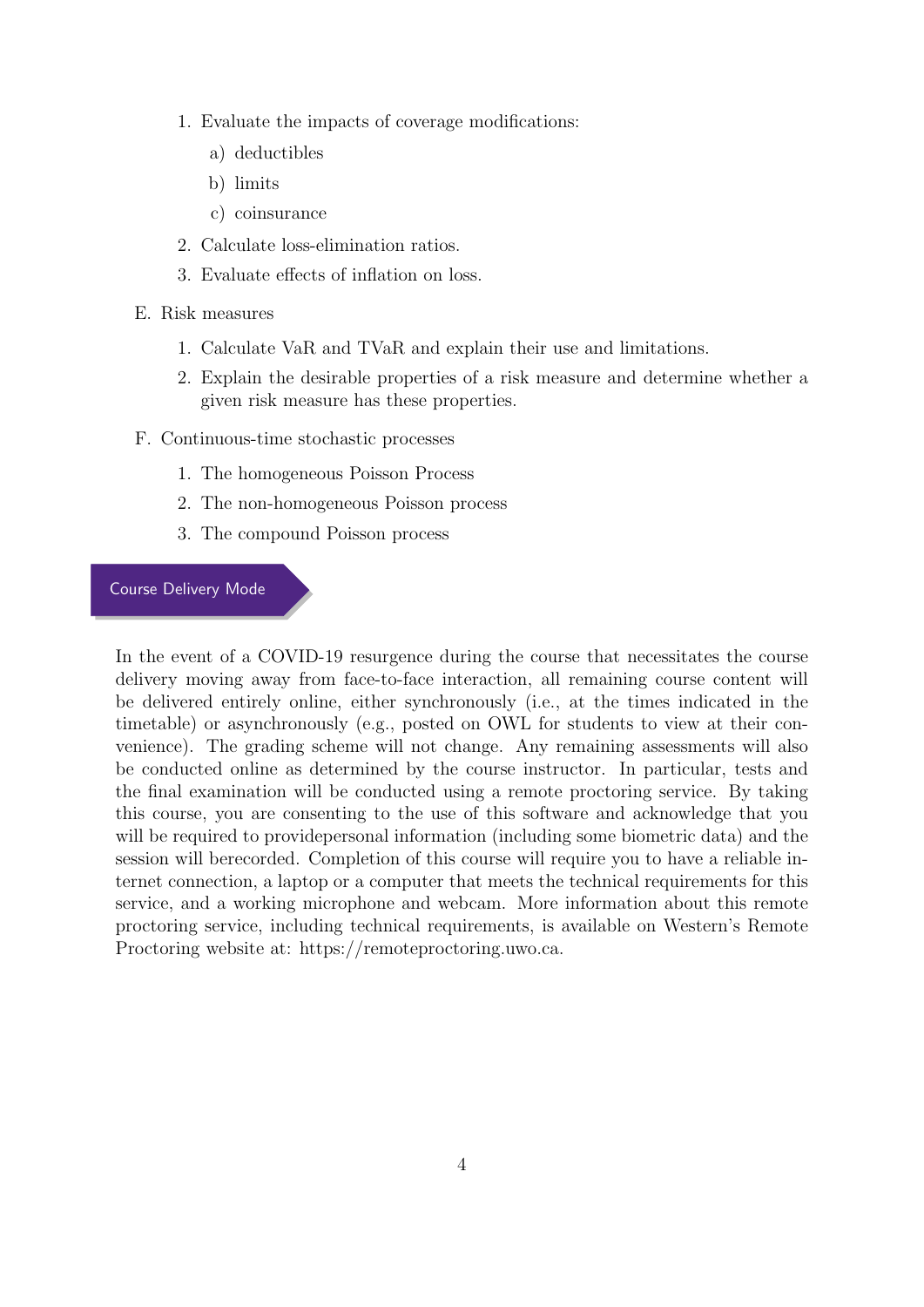| Assignments:   | One case will be assigned and graded after covering Chapter 8. One     |
|----------------|------------------------------------------------------------------------|
|                | assignment due at the last day of classes will be graded. In addition, |
|                | some practice questions will be assigned to help understand the mate-  |
|                | rial. These questions are important in the preparation for the midterm |
|                | tests and the final exam.                                              |
| Midterm tests: | Two midterm tests will be given on February 7 and March 14, respec-    |
|                | tively, during the regular class time.                                 |
| Final exam:    | A three-hour final exam is scheduled by the Registrar's Office during  |
|                | the regular exam session.                                              |
|                |                                                                        |



Undergraduate students will be evaluated on the basis of the case, the assignment, the two midterm tests and the final exam. The final mark will be based on weights of 5% for each of the case and the assignment, 20% for each of the midterm tests, and 50% for the final exam.

Graduate students will be evaluated on the basis of the case, two assignments, the two midterm tests and the final exam. The final mark will be based on weights of 5% for the case and 2.5% for each of the assignments, 20% for each of the midterm tests, and 50% for the final exam.

In order to obtain full credit or maximize partial credit on questions, students must outline clearly their approach, showing calculations when necessary.

Each week suggested practice questions will be posted on OWL website of the course. Assistance with solving them may be obtained during the instructor's office hours. If a student requires remarking of a test, the test must be submitted to the instructor within two weeks of the test date. Any changes made after this period will not be reflected in the recorded marks.

Across the Sciences Undergraduate Education programs, we strive to maintain high standards that reflect the effort that both students and faculty put into the teaching and learning experience during this course. All students will be treated equally and evaluated based only on their actual achievement. Final grades on this course, irrespective of the number of decimal places used in marking individual assignments and tests, will be calculated to one decimal place and rounded to the nearest integer, e.g., 74.4 becomes 74, and 74.5 becomes 75. Marks will not be bumped to the next grade or GPA, e.g. a 79 will not be bumped up to an 80, an 84 will not be bumped up to an 85, etc. The mark attained is the mark you achieved, and the mark assigned; requests for mark "bumping" will be denied.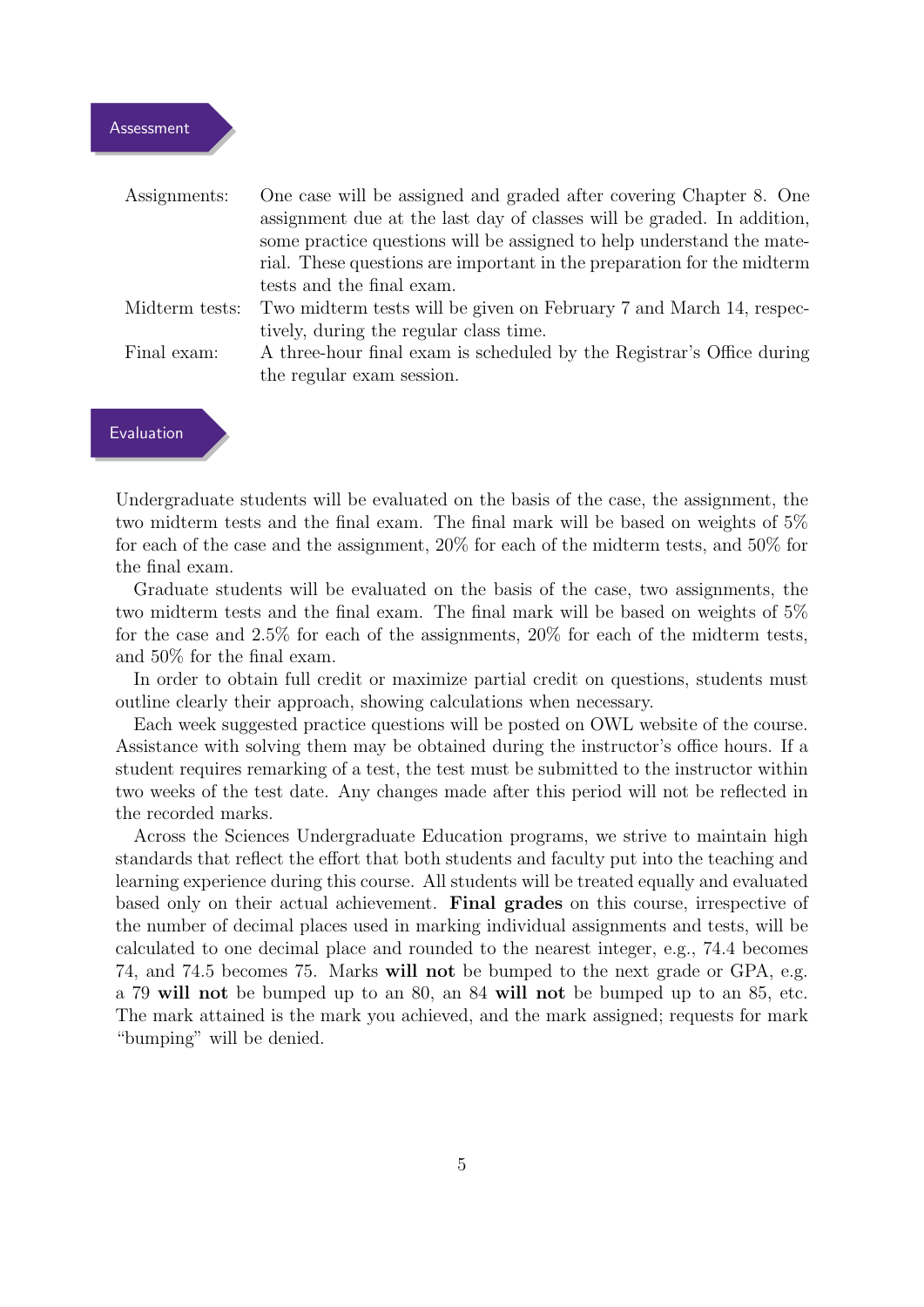No lecture notes will be posted online. However, some relevant readings, assigned practice questions, slides and announcements will be posted on the course OWL web page.

Students are responsible for checking the course OWL site (http://owl.uwo.ca) on a regular basis for news and updates. This is the primary method by which information will be disseminated to all students in the class.

If students need assistance with the course OWL site, they can seek support on the OWL Help page. Alternatively, they can contact the Western Technology Services Helpdesk. They can be contacted by phone at 519-661-3800 or ext. 83800.

## **Calculators**

A calculator is essential for working exercises, tests and final exam. There is no restriction on models of (non-programmable) calculators allowed for use in the course. It is, though, preferable for actuarial students to practice on SOA /CAS approved calculators.

# CIA accreditation

This course is accredited under the Canadian Institute of Actuaries (CIA) University Accreditation Program (UAP) for the 2021-22 academic year. Achievement of the established exemption grade in this course may qualify a student from exemptions from writing certain preliminary exams.

Please see the following link for full details:

http://www.cia-ica.ca/membership/university-accreditation-program-home

In addition to the university's internal policies on conduct, including academic misconduct, candidates pursuing credits for writing professional examinations shall also be subject to the Code of Conduct and Ethics for Candidates in the CIA Education System and the associated Policy on Conduct and Ethics for Candidates in the CIA Education System.

This course along with Actuarial Science 4824A (both courses with a minimum mark of 80%) can give you an exemption for the STAM exam.

# Student absences

## Academic Consideration for Student Absences

Students who experience an extenuating circumstance (illness, injury or other extenuating circumstance) sufficiently significant to temporarily render them unable to meet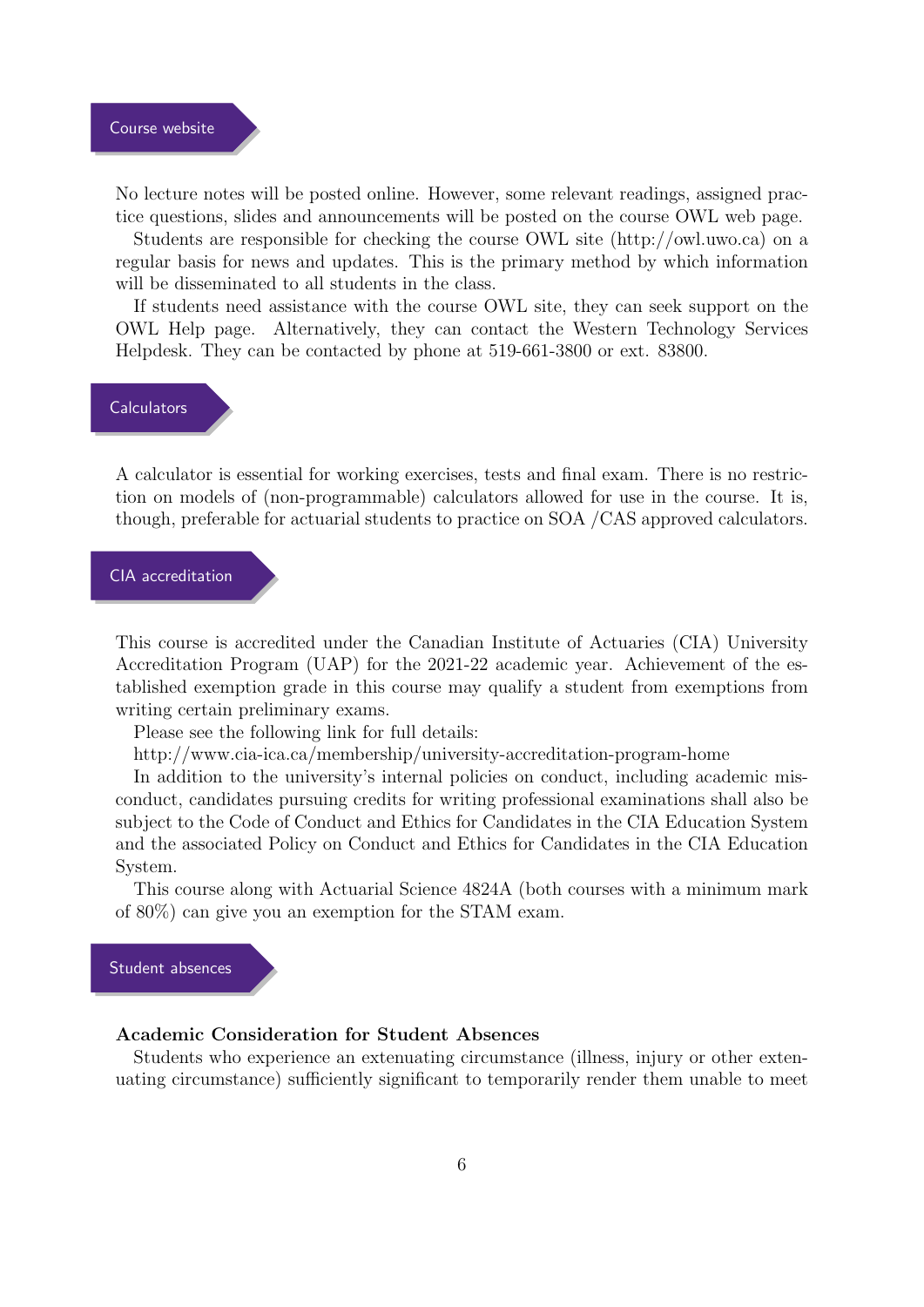academic requirements may submit a request for academic consideration through the following routes:

- (i) Submitting a Self-Reported Absence (SRA) form provided that the conditions for submission are met. To be eligible for an SRA:
	- an absence must be no more than 48 hours;
	- the assessments must be worth no more than  $30\%$  of the student?s final grade;
	- no more than two SRAs may be submitted during the Winter term (Note that SRA is applicable to undergraduate students only.)
- (ii) For medical absences, submitting a Student Medical Certificate (SMC) signed by a licensed medical or mental health practitioner to the Academic Counselling office of their Faculty of Registration.
- (iii) Submitting appropriate documentation for non-medical absences to the Academic Counselling office in their Faculty of Registration.

Observe that in all cases, students are required to contact their instructors within 24 hours of the end of the period covered.

Students should also note that individual instructors are not permitted to receive documentation directly from a student, whether in support of an application for consideration on medical grounds, or for other reasons. All documentation required for absences that are not covered by the SRA Policy must be submitted to the Academic Counselling office of a student's Home Faculty.

For the policy on Academic Consideration for Student Absences – Undergraduate Students in First Entry Programs, see:

https://www.uwo.ca/univsec/pdf/academic policies/appeals/accommodation illness.pdf and for the Student Medical Certificate (SMC), see:

http://www.uwo.ca/univsec/pdf/academic policies/appeals/medicalform.pdf.

### Religious Accommodation

When a course requirement conflicts with a religious holiday that requires an absence from the University or prohibits certain activities, students should request accommodation for their absence in writing at least two weeks prior to the holiday to the course instructor and/or the Academic Counselling office of their Faculty of Registration. Please consult University's list of recognized religious holidays (updated annually) at https://multiculturalcalendar.com/ecal/index.php?s=c-univwo.

#### Absences from assessments

For all students who have had a valid reason (as per (i) to (iii) and Religious Accommodation above) and miss an evaluation, there will not be a make-up evaluation apart from the final exam. Instead, the weight of the missed assessment will be adjusted accordingly based on the other test and the final exam as long as they have not been written yet. In all other cases, students will receive a mark of 0 for the assessment.

If you miss the final exam, please contact the Academic Counselling office of your Faculty of Registration as soon as you are able to do so. They will assess your eligibility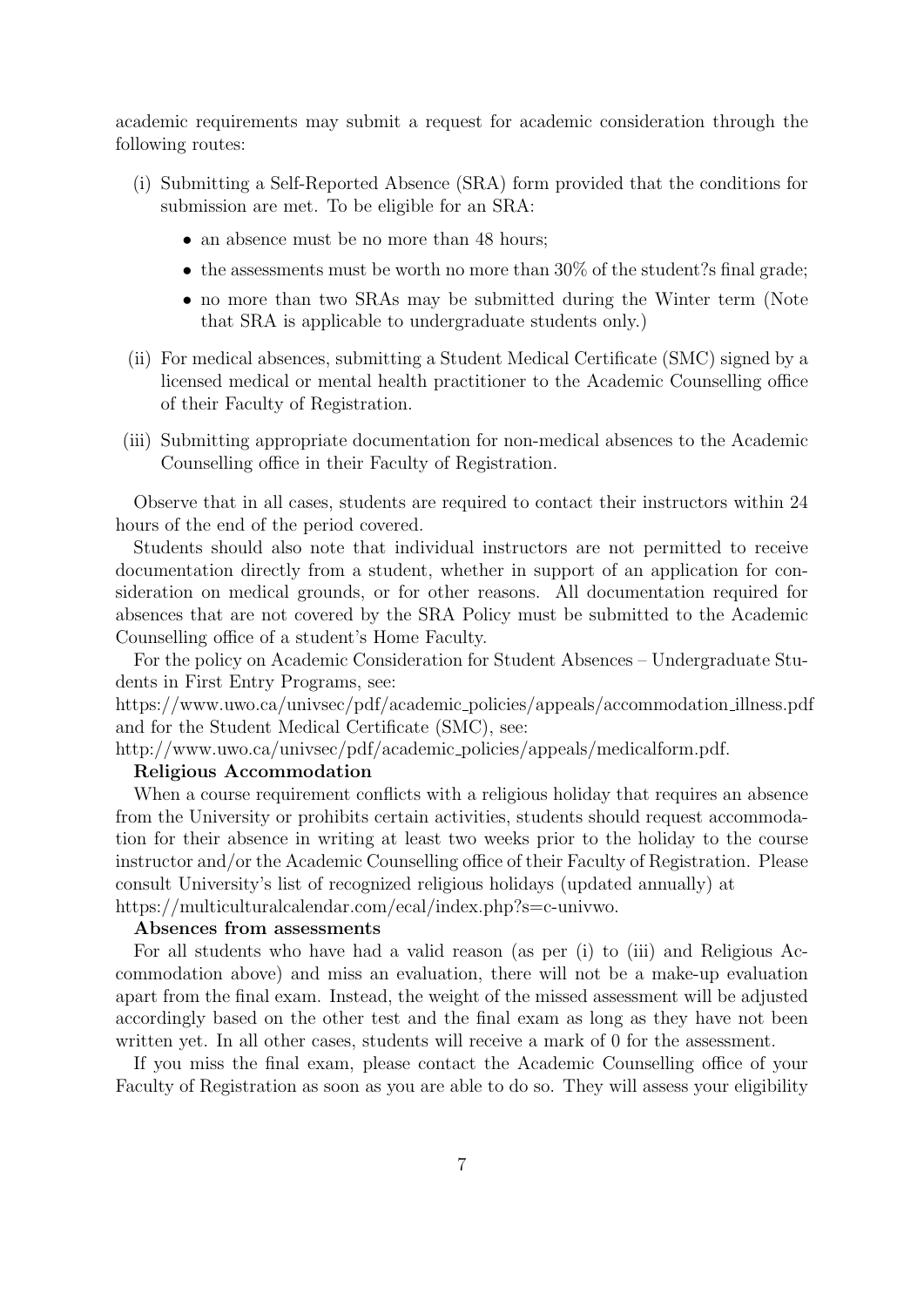to write the Special Examination (the name given by the University to a make-up final exam).

You may also be eligible to write the Special Exam if you are in a "Multiple Exam Situation" (e.g., more than 2 exams in 23-hour period, more than 3 exams in a 47-hour period).

#### Accommodation policies

Students with disabilities work with Accessible Education (formerly SSD), which provides recommendations for accommodation based on medical documentation or psychological and cognitive testing. The policy on Academic Accommodation for Students with Disabilities can be found at:

https://www.uwo.ca/univsec/pdf/academic\_policies/appeals/Academic Accommodation\_disabilities.po

#### E-mail communication

You are welcome to communicate with your instructor by e-mail, but e-mail communication should only be used to provide her with information or to ask a question that requires a brief response. The best means of learning material that you find challenging is to book an appointment or drop by during office hours. If you do e-mail me, please use your UWO account, as these are the preferred email addresses (as e-mails sent from other addresses often get spammed).

### Attendance

Classroom attendance is viewed as an important part of the learning process. Students are advised that excessive absenteeism may result in the student being disbarred from the final exam (see Western Academic Calendar).

### Support services

Please visit the Science & Basic Medical Sciences Academic Counselling webpage for information on adding/dropping courses, academic considerations for absences, appeals, exam conflicts, and many other academic related matters: https://www.uwo.ca/sci/counselling/.

Please contact the course instructor if you require lecture or printed material in an alternate format or if any other arrangements can make this course more accessible to you. You may also wish to contact Accessible Education at (519) 661-2147 if you have any questions regarding accommodations.

Western University is committed to a thriving campus as we deliver our courses in the mixed model of both virtual and face-to-face formats. We encourage you to check